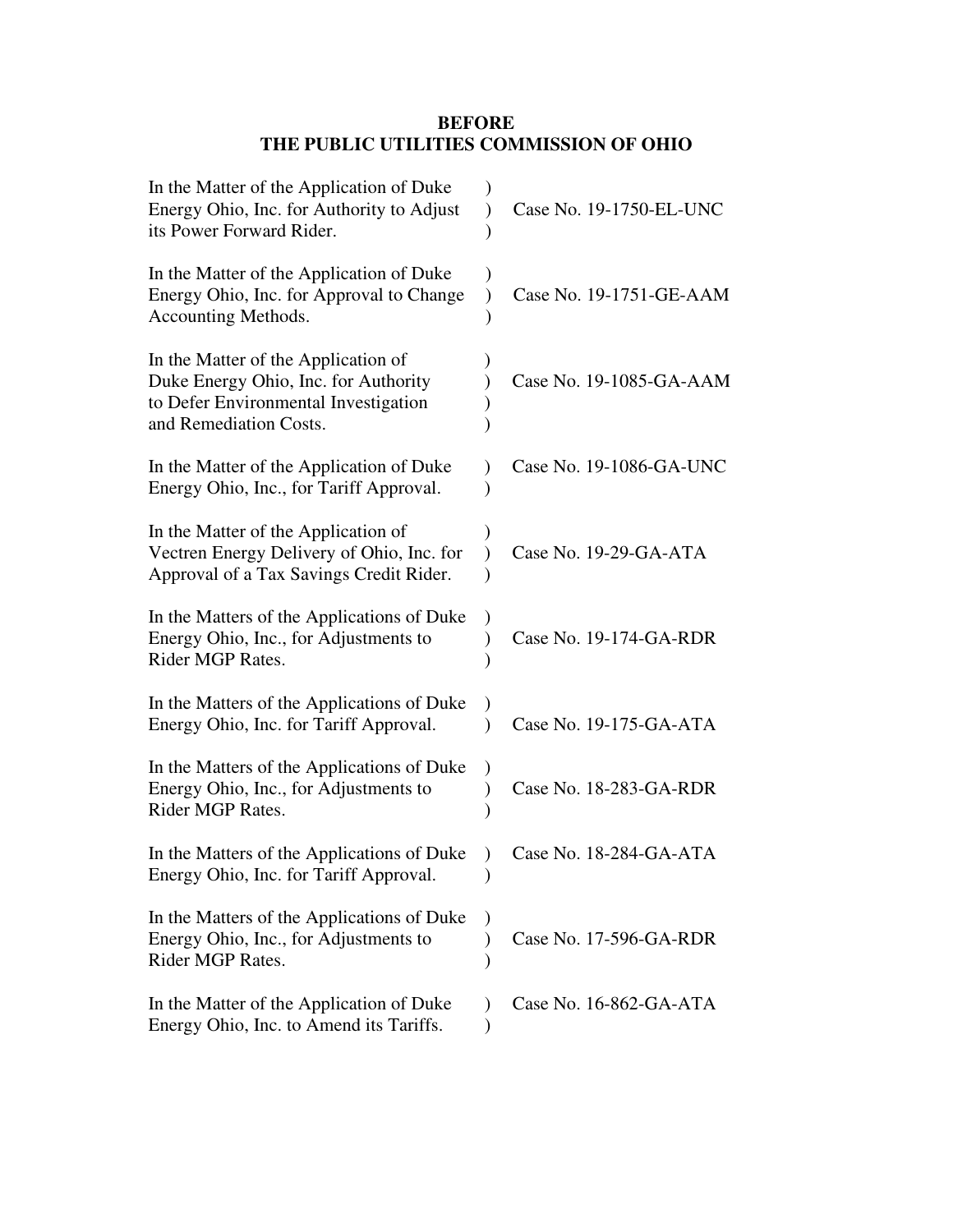| In the Matters of the Applications of Duke<br>Energy Ohio, Inc., for Adjustments to<br>Rider MGP Rates.                                         | Case No. 16-542-GA-RDR  |
|-------------------------------------------------------------------------------------------------------------------------------------------------|-------------------------|
| In the Matters of the Applications of Duke<br>Energy Ohio, Inc. for Tariff Approval.                                                            | Case No. 16-543-GA-ATA  |
| In the Matter of the Application of the<br>Dayton Power and Light Company for an<br>Increase in Electric Distribution Rates.                    | Case No. 15-1830-EL-AIR |
| In the Matter of the Application of the<br>Dayton Power and Light Company for<br>Approval to Change Accounting Methods.                         | Case No. 15-1831-EL-AAM |
| In the Matter of the Application of the<br>Dayton Power and Light Company for<br>Tariff Approval.                                               | Case No. 15-1832-EL-ATA |
| In the Matters of the Applications of Duke<br>Energy Ohio, Inc., for Adjustments to<br>Rider MGP Rates.                                         | Case No. 15-452-GA-RDR  |
| In the Matters of the Applications of Duke<br>Energy Ohio, Inc. for Tariff Approval.                                                            | Case No. 15-453-GA-ATA  |
| In the Matters of the Applications of Duke<br>Energy Ohio, Inc., for Adjustments to<br>Rider MGP Rates.                                         | Case No. 14-375-GA-RDR  |
| In the Matters of the Applications of Duke<br>Energy Ohio, Inc. for Tariff Approval.                                                            | Case No. 14-376-GA-ATA  |
| In the Matter of the Application of<br>Commerce Energy, Inc. For a Renewal of<br>Certification as a Competitive Retail<br>Natural Gas Supplier. | Case No. 02-1828-GA-CRS |

## **SUBSTITUTION OF COUNSEL AND DESIGNATION OF COUNSEL OF RECORD BY OFFICE OF THE OHIO CONSUMERS' COUNSEL**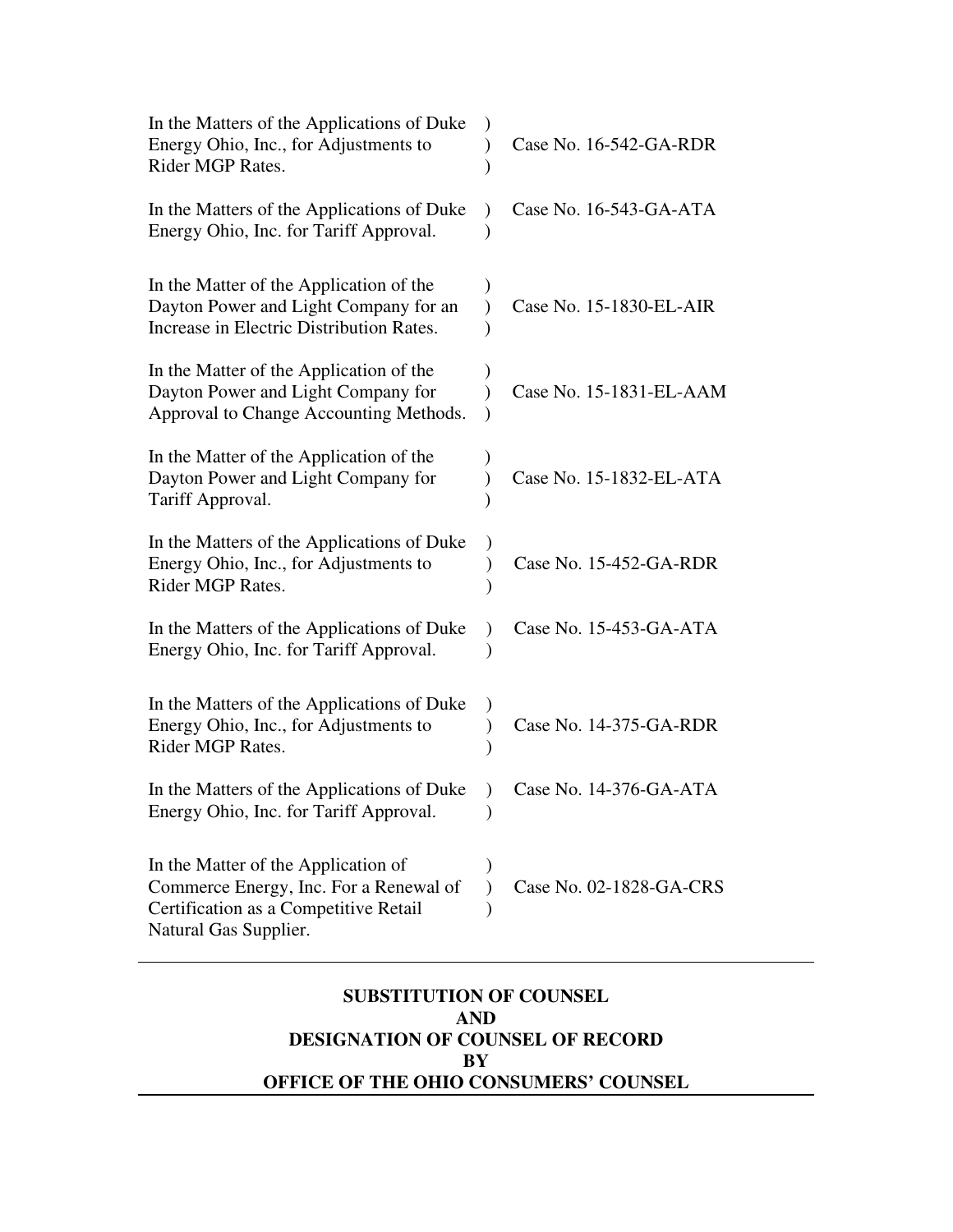The Office of the Ohio Consumers' Counsel, in accordance with Ohio Adm. Code 4901-1-08, hereby provides notice of the withdrawal of Chris Healey from the abovecaptioned case(s). Also, OCC notes the appearance of William J. Michael and designates Mr. Michael as its counsel of record. Accordingly, service of documents and other matters should now be directed to William J. Michael.

Respectfully submitted,

Bruce Weston (0016973) Ohio Consumers' Counsel

*/s/ William J. Michael*  William J. Michael (0070921) Counsel of Record Assistant Consumers' Counsel

**Office of the Ohio Consumers' Counsel**  65 East State Street, Suite 700 Columbus, Ohio 43215-4213 Telephone [Michael]: (614) 466-1291 william.michael@occ.ohio.gov (willing to accept service by email)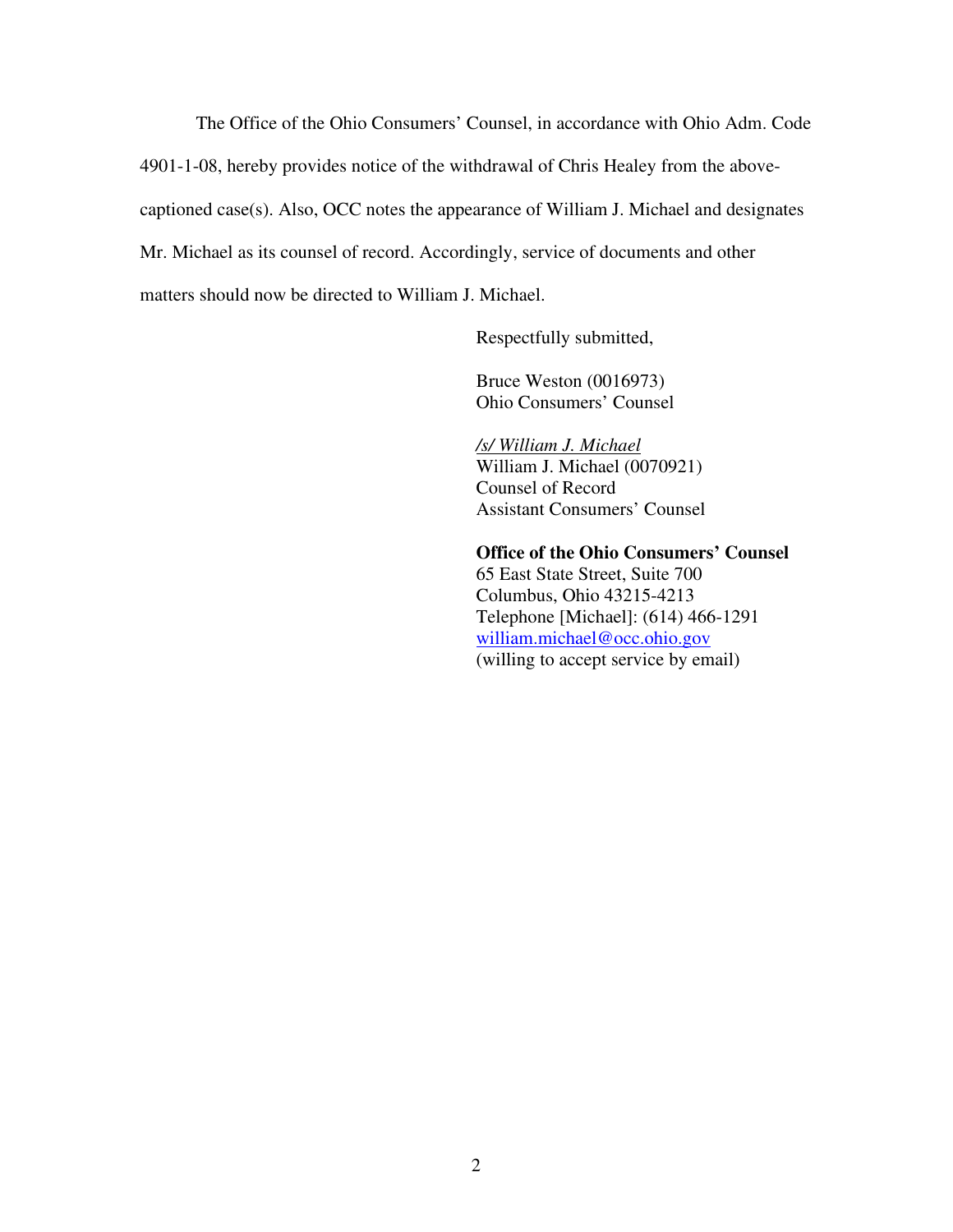## **CERTIFICATE OF SERVICE**

I hereby certify that a copy of the foregoing Substitution of Counsel and

Designation of Counsel of Record was served on the persons stated below via electronic

transmission, this 18th day of January 2022.

*/s/ William J. Michael*  William J. Michael Counsel of Record Assistant Consumers' Counsel

The PUCO's e-filing system will electronically serve notice of the filing of this document on the following parties:

## **SERVICE LIST**

19-1750-EL-UNC, et al. thomas.lindgren@ohioAGO.gov mkurtz@BKLlawfirm.com kboehm@BKLlawfirm.com jkylercohn@BKLlawfirm.com paul@carpenterlipps.com wygonski@carpenterlipps.com james@dunnlegal.com whitt@whitt-sturtevant.com fykes@whitt-sturtevant.com dparram@bricker.com mpritchard@mcneeslaw.com dborchers@bricker.com kherrnstein@bricker.com eakhbari@bricker.com jspottswood@bricker.com bojko@carpenterlipps.com cpirik@dickinsonwright.com mmcdonnell@dickinsonwright.com

Attorney Examiners: Lauren.augostini@puco.ohio.gov Nicholas.walstra@puco.ohio.gov

Jeanne.kingery@duke-energy.com Larisa.vaysman@dukeenergy.com Rocco.dascenzo@dukeenergy.com joe.oliker@igs.com michael.nugent@igs.com Evan.betteron@igs.com mleppla@theOEC.org ctavenor@theoec.org gpiacentino@wp-lawgroup.com dromig@armadapower.com nvijaykar@elpc.org jweber@elpc.org dstinson@bricker.com rmains@bricker.com rdove@keglerbrown.com ctavenor@theOEC.org joe.halso@sierraclub.org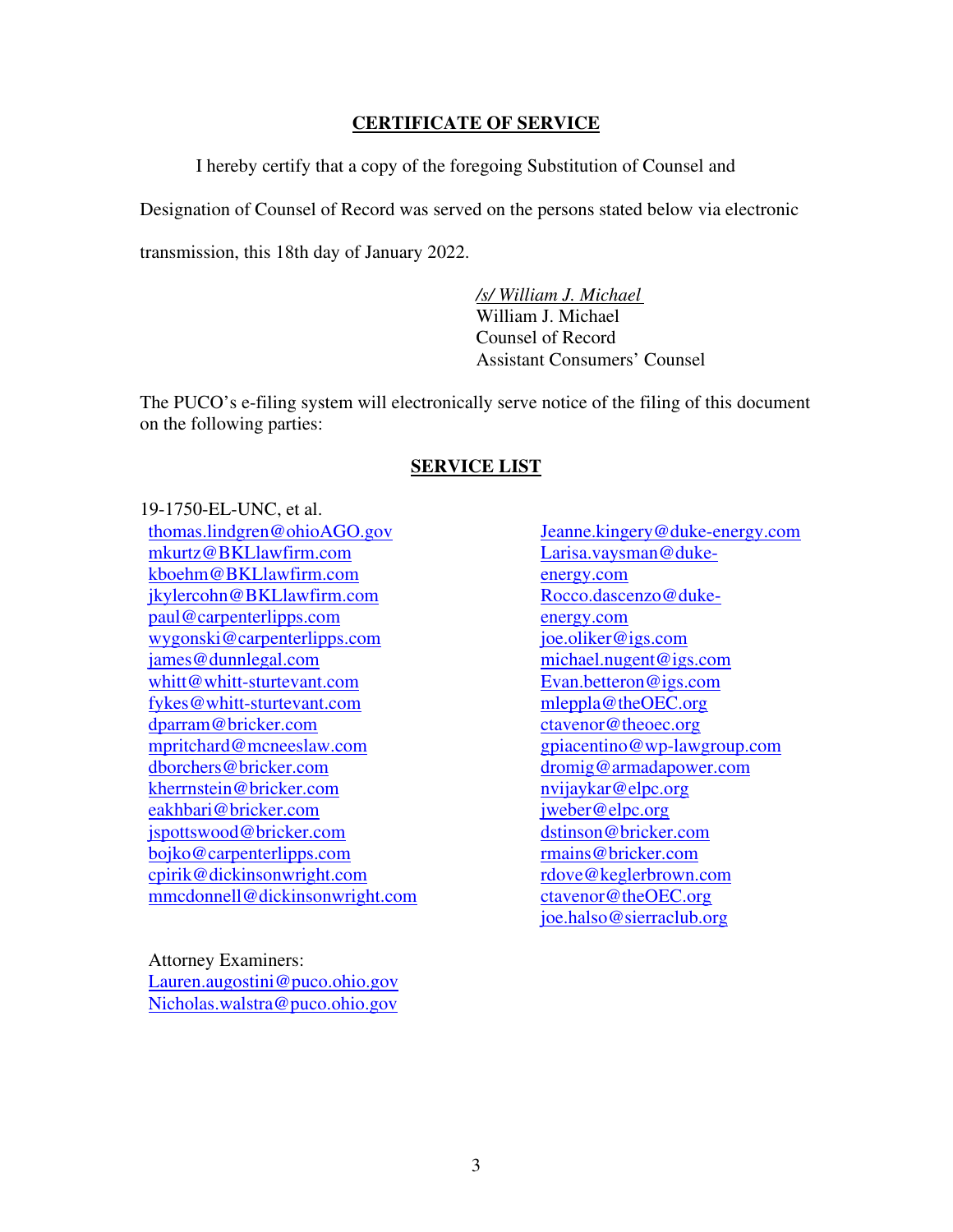19-1085-GA-AAM, et al.

John.jones@ohioAGO.gov rdove@keglerbrown.com dboehm@BKLlawfirm.com mkurtz@BKLlawfirm.com jkylercohn@BKLlawfirm.com

Attorney Examiners: Megan.addison@puco.ohio.gov Rocco.dascenzo@duke-energy.com Jeanne.kingery@duke-energy.com Larisa.vaysman@duke-energy.com kmcmurray@fbtlaw.com Paul@carpenterlipps.com bojko@carpenterlipps.com michael.nugent@igs.com bethany.allen@igs.com evan.betterton@igs.com

19-29-GA-ATA thomas.lindgren@ohioAGO.gov

Attorney Examiner: gregory.price@puco.ohio.gov patricia.schabo@puco.ohio.gov

19-174-GA-RDR, et al. werner.margard@ohioAGO.gov rdove@keglerbrown.com dboehm@BKLlawfirm.com mkurtz@BKLlawfirm.com jkylercohn@BKLlawfirm.com

Attorney Examiner: Megan.addison@puco.ohio.gov

18-283-GA-RDR, et al. werner.margard@ohioAGO.gov rdove@keglerbrown.com dboehm@BKLlawfirm.com mkurtz@BKLlawfirm.com jkylercohn@BKLlawfirm.com

Attorney Examiner: Megan.addison@puco.ohio.gov mpritchard@mcneeslaw.com

Rocco.dascenzo@duke-energy.com Jeanne.kingery@duke-energy.com Larisa.vaysman@duke-energy.com kmcmurray@fbtlaw.com Paul@carpenterlipps.com bojko@carpenterlipps.com michael.nugent@igs.com bethany.allen@igs.com evan.betterton@igs.com

Rocco.dascenzo@duke-energy.com Jeanne.kingery@duke-energy.com Larisa.vaysman@duke-energy.com kmcmurray@fbtlaw.com Paul@carpenterlipps.com bojko@carpenterlipps.com michael.nugent@igs.com bethany.allen@igs.com evan.betterton@igs.com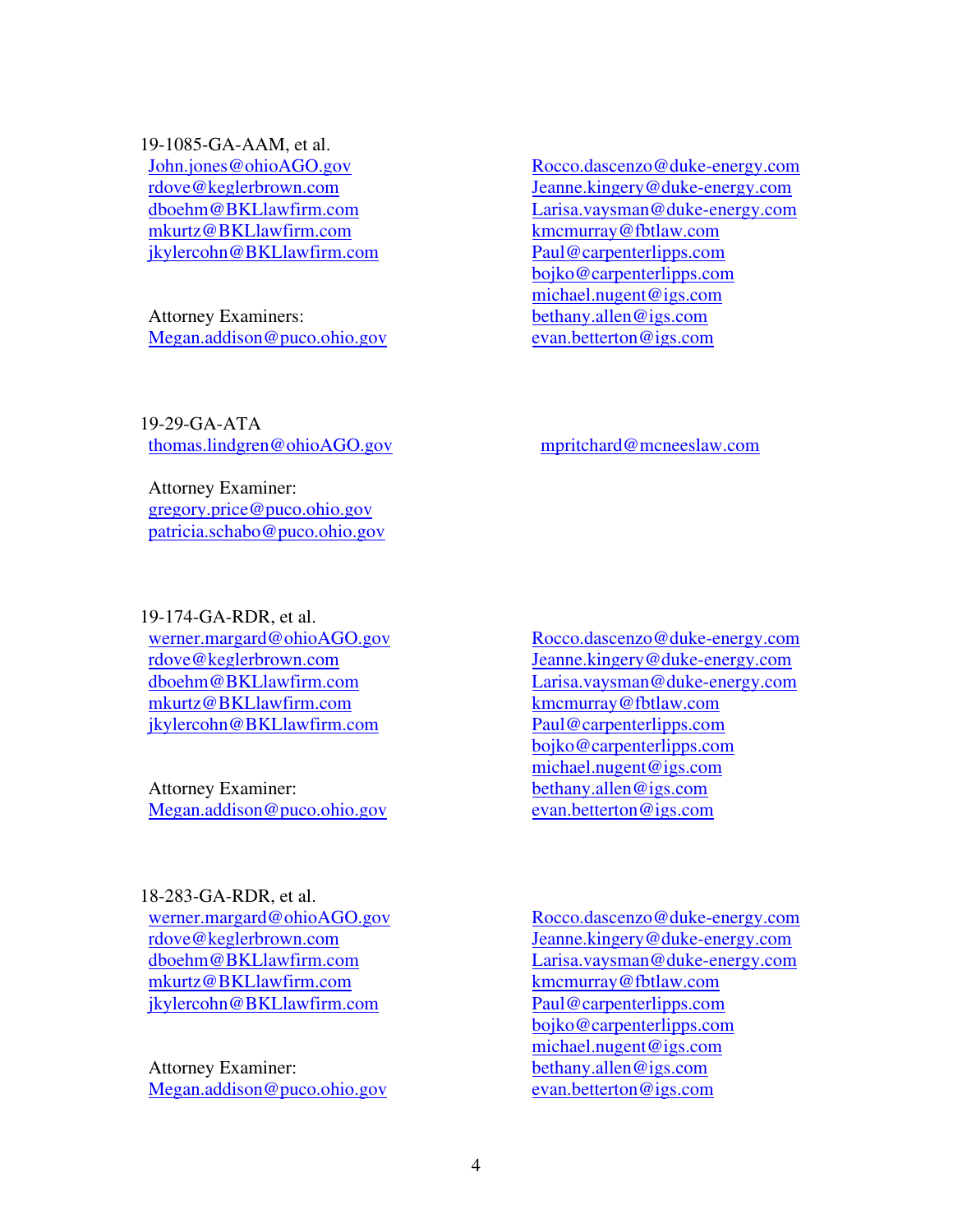17-596-GA-RDR

werner.margard@ohioAGO.gov rdove@keglerbrown.com dboehm@BKLlawfirm.com mkurtz@BKLlawfirm.com jkylercohn@BKLlawfirm.com

Attorney Examiner: Megan.addison@puco.ohio.gov

16-862-GA-ATA John.jones@ohioAGO.gov rdove@keglerbrown.com

Attorney Examiner:

16-542-GA-RDR, et al.

werner.margard@ohioAGO.gov Robert.eubanks@ohioAGO.gov Jodi.bair@ohioAGO.gov Kyle.kern@ohioAGO.gov John.jones@ohioAGO.gov rdove@keglerbrown.com dboehm@BKLlawfirm.com mkurtz@BKLlawfirm.com jkylercohn@BKLlawfirm.com

Attorney Examiner: Megan.addison@puco.ohio.gov

15-1830-EL-AIR, et al.

Kyle.kern@ohioAGO.gov Bojko@carpenterlipps.com ORourke@carpenterlipps.com ghiloni@carpenterlipps.com sechler@carpenterlipps.com dboehm@BKLlawfirm.com mkurtz@BKLlawfirm.com

Rocco.dascenzo@dukeenergy.com Jeanne.kingery@duke-energy.com Larisa.vaysman@duke-energy.com kmcmurray@fbtlaw.com Paul@carpenterlipps.com bojko@carpenterlipps.com michael.nugent@igs.com bethany.allen@igs.com evan.betterton@igs.com

Rocco.dascenzo@dukeenergy.com Larisa.vaysman@duke-energy.com

Rocco.dascenzo@duke-energy.com Jeanne.kingery@duke-energy.com Larisa.vaysman@duke-energy.com kmcmurray@fbtlaw.com Paul@carpenterlipps.com bojko@carpenterlipps.com michael.nugent@igs.com bethany.allen@igs.com evan.betterton@igs.com

diireland@ficlaw.com jsharkey@ficlaw.com Kurt.Helfrich@ThompsonHine.com Stephanie.Chmiel@ThompsonHine.com Michael.Austin@ThompsonHine.com mfleisher@elpc.org dparram@taftlaw.com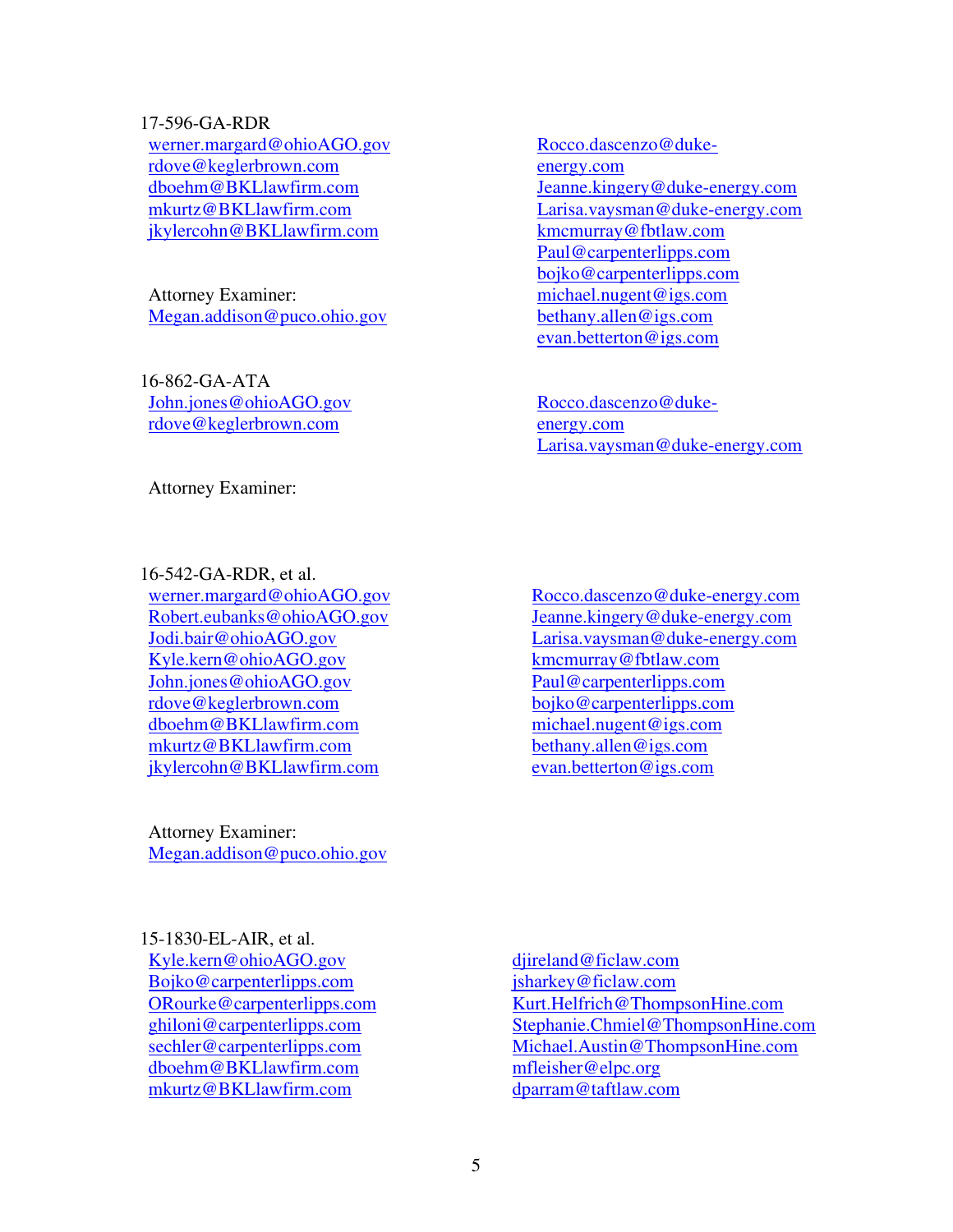jkylercohn@BKLlawfirm.com sam@mwncmh.com fdarr@mwncmh.com mpritchard@mwncmh.com jlang@calfee.com talexander@beneschlaw.com slesser@beneschlaw.com mkeaney@beneschlaw.com khehmeyer@beneschlaw.com jvickers@elpc.org ctavenor@theOEC.org jfinnigan@edf.org swilliams@nrdc.org rdove@attorneydove.com kfield@elpc.org rkelter@elpc.org

thomas.jernigan.3@us.af.mil rdove@keglerbrown.com dborchers@bricker.com mwarnock@bricker.com ejacobs@ablelaw.org joliker@igsenergy.com lhawrot@spilmanlaw.com dwilliamson@spilmanlaw.com charris@spilmanlaw.com mjsettineri@vorys.com glpetrucci@vorys.com whitt@whitt-sturtevant.com kennedy@whitt-sturtevant.com fykes@whitt-sturtevant.com jdoll@djflawfirm.com christopher.hollon@aes.com

Attorney Examiners: gregory.price@puc.state.oh.us patricia.schabo@puc.state.oh.us

15-452-GA-ATA, et al. werner.margard@ohioAGO.gov rdove@keglerbrown.com dboehm@BKLlawfirm.com mkurtz@BKLlawfirm.com jkylercohn@BKLlawfirm.com

Attorney Examiner: Megan.addison@puco.ohio.gov

14-375-GA-RDR, et al. werner.margard@ohioAGO.gov rdove@keglerbrown.com dboehm@BKLlawfirm.com mkurtz@BKLlawfirm.com jkylercohn@BKLlawfirm.com

Attorney Examiner:

Rocco.dascenzo@duke-energy.com Jeanne.kingery@duke-energy.com Larisa.vaysman@duke-energy.com kmcmurray@fbtlaw.com Paul@carpenterlipps.com bojko@carpenterlipps.com michael.nugent@igs.com bethany.allen@igs.com evan.betterton@igs.com

Rocco.dascenzo@duke-energy.com Jeanne.kingery@duke-energy.com Larisa.vaysman@duke-energy.com kmcmurray@fbtlaw.com Paul@carpenterlipps.com bojko@carpenterlipps.com michael.nugent@igs.com bethany.allen@igs.com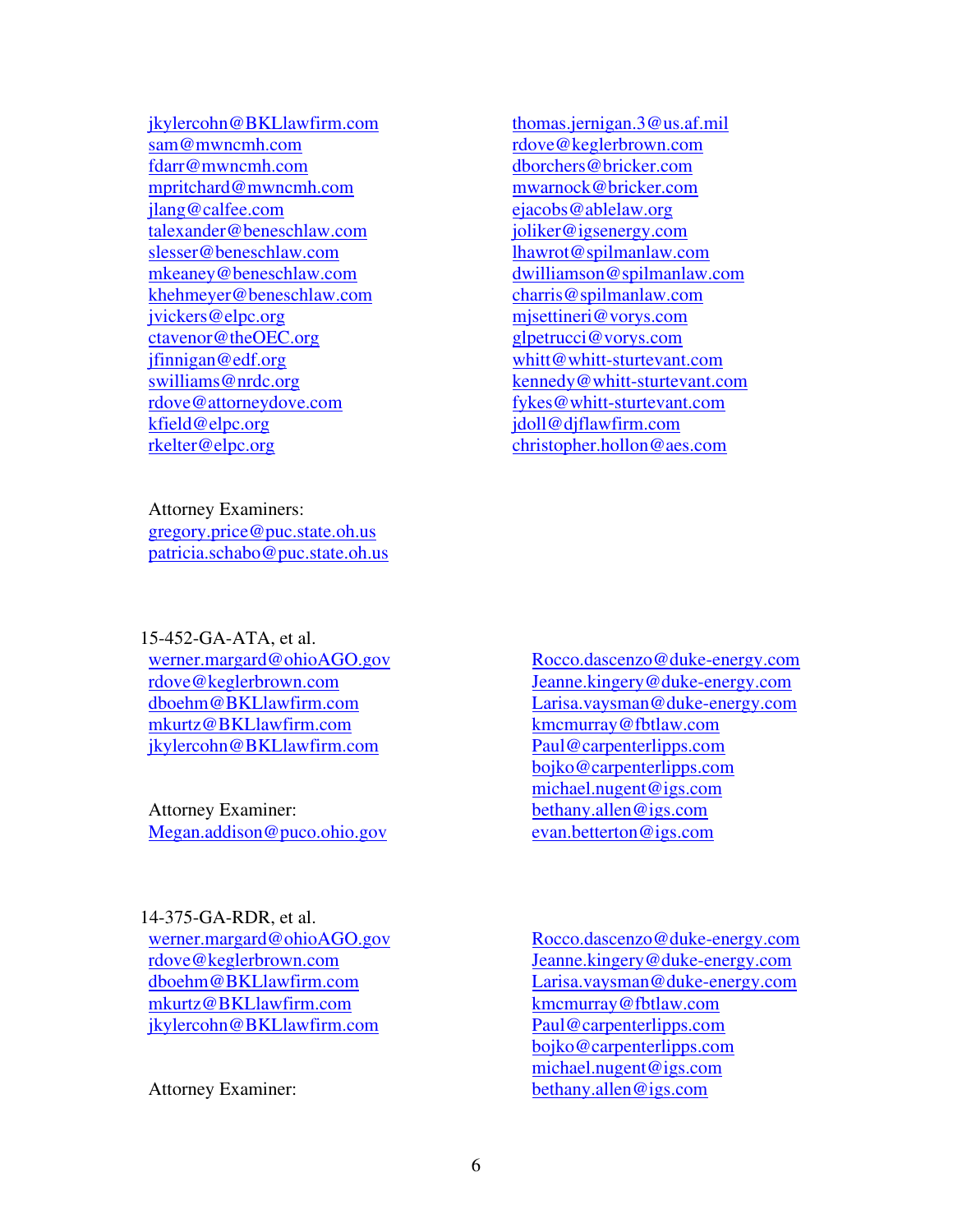Megan.addison@puco.ohio.gov evan.betterton@igs.com

02-1828-GA-CRS John.jones@ohioAGO.gov

mjsettineri@vorys.com glpetrucci@vorys.com mhpetricoff@vorys.com

Attorney Examiner: